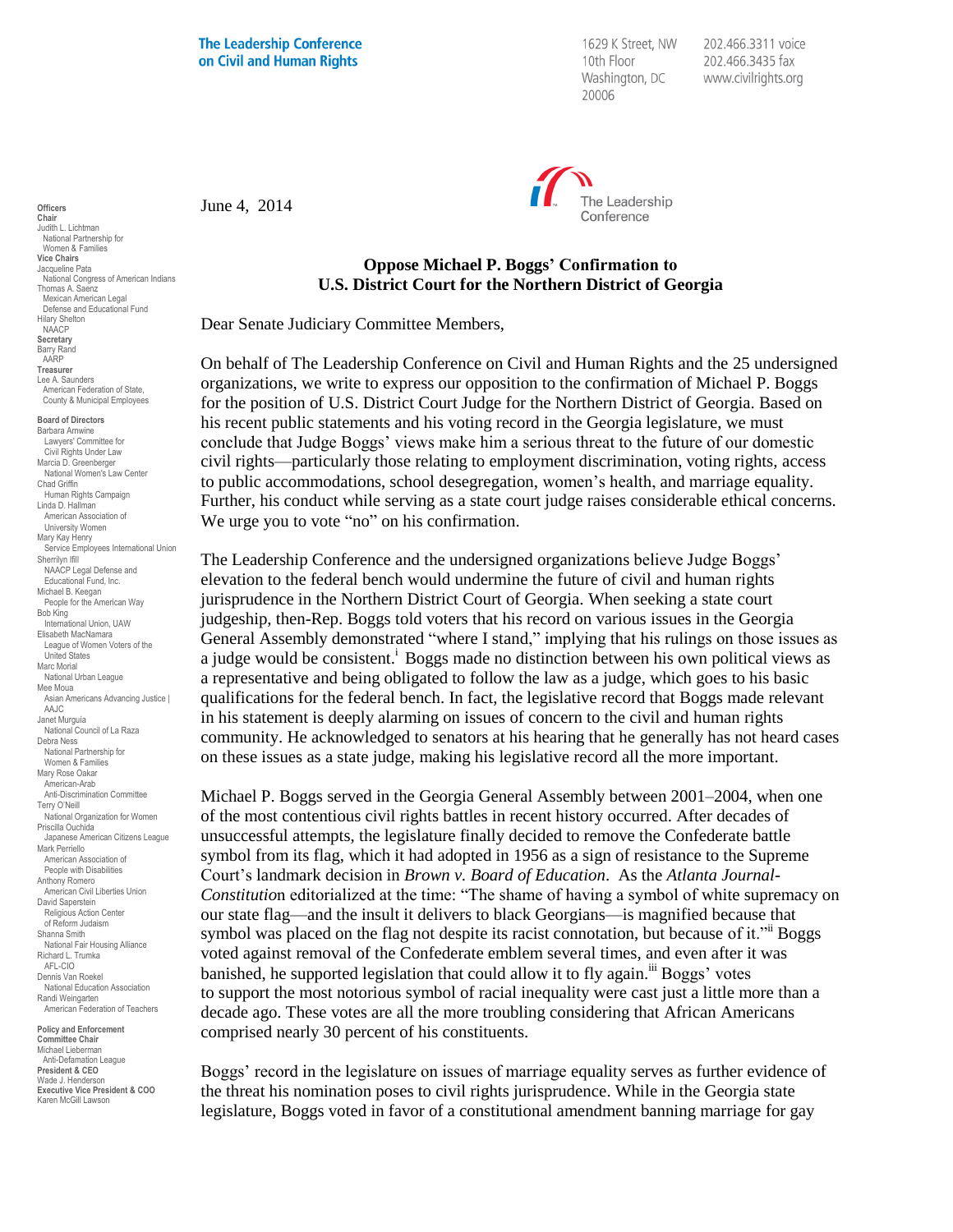June 4, 2014 Page 2 of 3



and lesbian couples.<sup>iv</sup> Further, during his campaign for a seat on the Georgia Superior Court (trial court), Boggs was quoted in the press as stating, "I am proud of my record. You don't have to guess where I stand – I oppose same-sex marriages…I have a record that tells you exactly what I stand for..."<sup>v</sup>

Boggs' legislative record also demonstrates a disregard for women's health and a documented hostility to the fundamental right to privacy, views that call into serious question his willingness to recognize and faithfully apply Supreme Court precedent.

We urge the Senate Judiciary Committee to carefully scrutinize Michael P. Boggs' views on race discrimination. Sixty years after the *Brown* decision, we question whether it would be beneficial to the future of American civil rights jurisprudence to appoint a man who supported maintaining a symbol of African-American oppression in Georgia. As a state court judge in Georgia, Michael P. Boggs has had little opportunity to develop a record on civil and human rights, largely due to weak or nonexistent state civil rights laws. In stark contrast, as a federal district court judge in Atlanta, Boggs would be called upon to decide a host of civil rights issues, involving voting rights, employment discrimination, fair housing, public accommodations, and school desegregation and based on his previous statements, we conclude that Boggs is likely to rule in ways that would attempt to turn back the clock on American civil rights and equality.

Moreover, Boggs' political activities during his time serving as a state court judge raise significant ethical concerns. In 2012, Judge Boggs' campaign committee contributed to Georgia Conservatives in Action, a group that endorses political candidates, despite the Georgia Canon of Judicial Ethics' prohibition on contributions to political organizations.<sup>vi</sup> Judge Boggs was also photographed with candidates for state elected office, including now-Governor Nathan Deal at a Georgia Conservatives in Action event in 2010 and now-Senator Tyler Harper at a campaign fundraiser in 2012. Even if such conduct were permitted by Georgia's ethics rules, it would still raise doubts about the nominee's capacity to remain impartial.<sup>vii</sup>

Boggs' public statements and legislative record on issues related to civil and human rights raises serious questions as to whether he would rule fairly and impartially on a broad range of these issues. During his hearing, Judge Boggs failed to adequately answer these questions.

For the above reasons, we urge you to reject the confirmation of Michael P. Boggs to the U.S. District Court for the Northern District of Georgia. If you have any questions, please feel free to contact Sakira Cook, Senior Policy Associate at [cook@civilrights.org](mailto:cook@civilrights.org) or (202) 263-2894 or Nancy Zirkin, Executive Vice President at [Zirkin@civilrights.org](mailto:Zirkin@civilrights.org) or (202) 466-2880.

Sincerely,

African Ministers in Action Alliance for Justice The American Federation of Labor and Congress of Industrial Organizations (AFL-CIO) Daily Kos Faithful America GetEqual Action Human Rights Campaign Institute for Science and Human Values